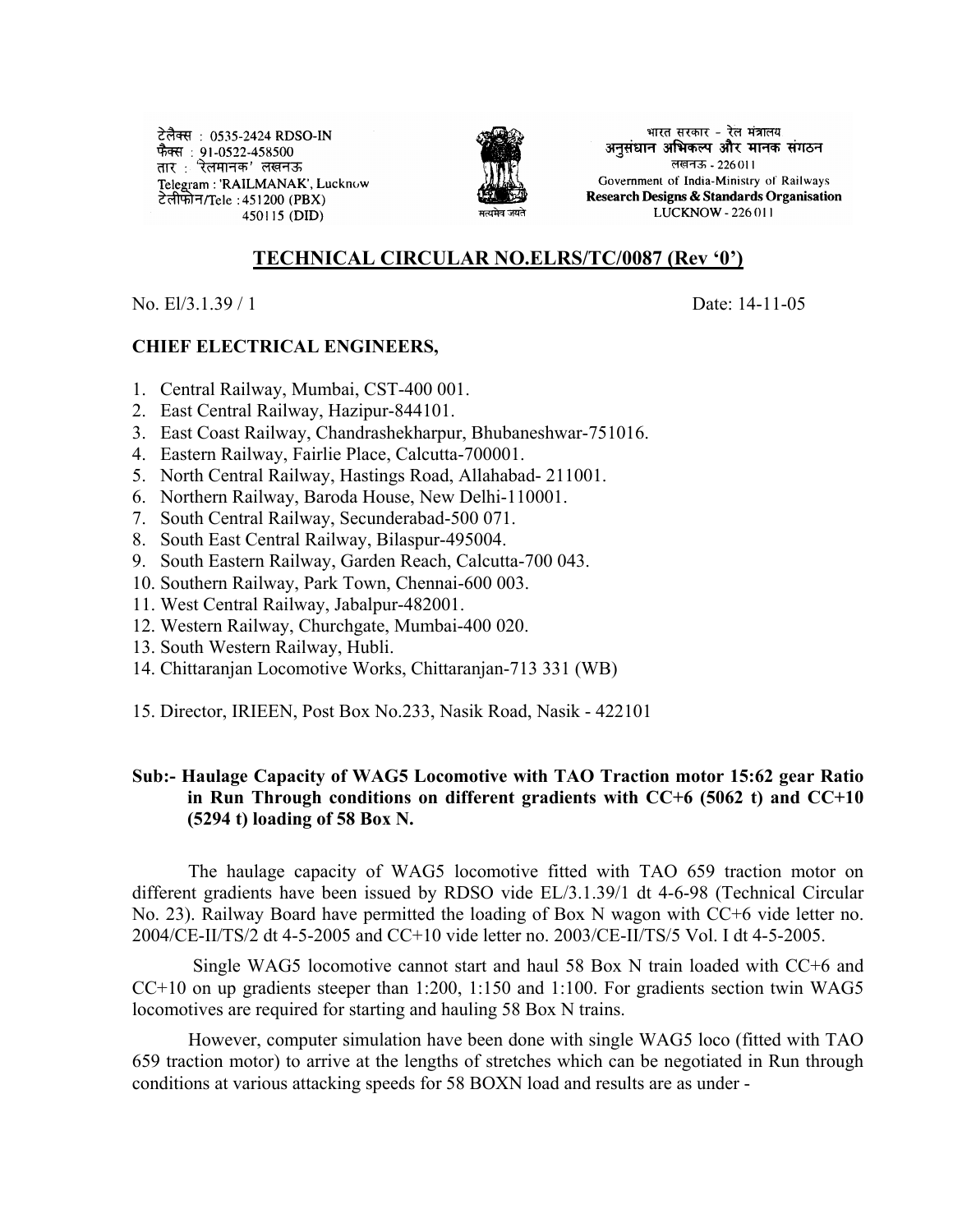#### **Table-1 Negotiable Length on 1:200 Compensated up gradient in Run Through Conditions For Load – 5062 t (CC+6)**

| <b>Attacking Speed</b><br>(kmph) | Max. length of 1:200 section which<br>can be negotiated (km.) | <b>Exit Speed</b><br>(kmph) |
|----------------------------------|---------------------------------------------------------------|-----------------------------|
| 20                               | 0.5                                                           | 14.0                        |
| 30                               | 1.0                                                           | 21.0                        |
| 40                               | 2.0                                                           | 24.5                        |
| 50                               | 3.0                                                           | 30.0                        |
| 60                               | 4.0                                                           | 34.5                        |
| 70                               | 4.5                                                           | 41.0                        |

**Table-2 Negotiable Length on 1:150 Compensated up gradient in Run Through Conditions For Load – 5062 t (CC+6)**

| <b>Attacking Speed</b><br>(kmph) | Max. length of 1:150 section which<br>can be negotiated (km.) | <b>Exit Speed</b><br>(kmph) |
|----------------------------------|---------------------------------------------------------------|-----------------------------|
| Upto $25$                        | Not recommended                                               |                             |
| 30                               | 0.5                                                           | 22.0                        |
| 40                               | 1.0                                                           | 26.5                        |
| 50                               | 1.75                                                          | 29.5                        |
| 60                               | 2.0                                                           | 39.0                        |
| 70                               | 3.0                                                           | 39.5                        |

**Table-3 Negotiable Length on 1:100 Compensated up gradient in Run Through Conditions For Load – 5062 t (CC+6)**

| <b>Attacking Speed</b><br>(kmph) | Max. length of 1:100 section which<br>can be negotiated (km.) | <b>Exit Speed</b><br>(kmph) |
|----------------------------------|---------------------------------------------------------------|-----------------------------|
| Upto $30$                        | Not recommended                                               |                             |
| 40                               | 0.75                                                          | 19.0                        |
| 50                               | 1.00                                                          | 28.0                        |
| 60                               | 1.50                                                          | 30.0                        |
| 70                               | 1.75                                                          | 31.5                        |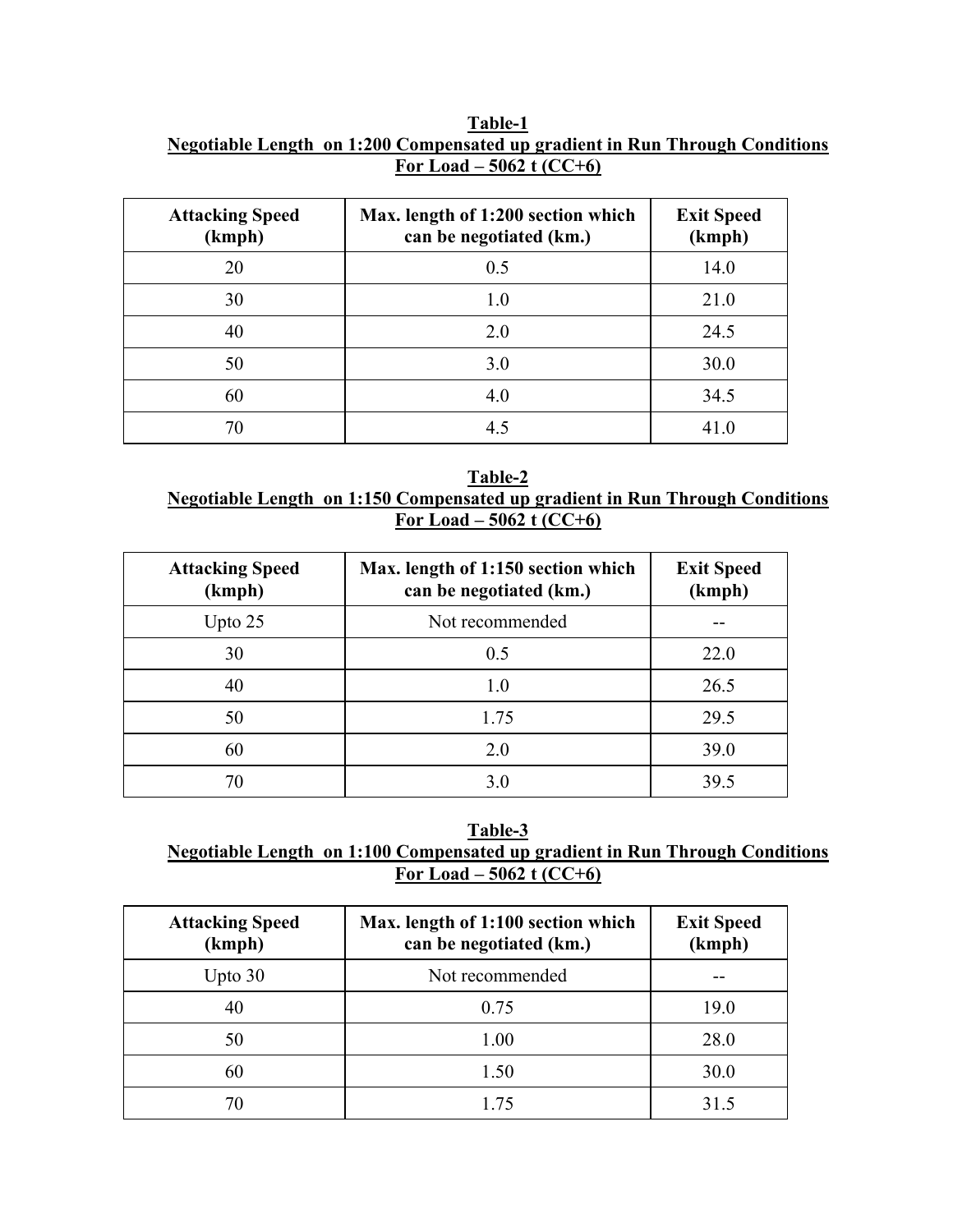### **Table-4 Negotiable Length on 1:200 Compensated up gradient in Run Through Conditions For Load – 5294 t (CC+10)**

| <b>Attacking Speed</b><br>(kmph) | Max. length of 1:200 section which<br>can be negotiated (km.) | <b>Exit Speed</b><br>(kmph) |
|----------------------------------|---------------------------------------------------------------|-----------------------------|
| Upto $20$                        | Not recommended                                               |                             |
| 30                               | 1.0                                                           | 20.0                        |
| 40                               | 2.0                                                           | 23.0                        |
| 50                               | 3.0                                                           | 28.0                        |
| 60                               | 3.5                                                           | 36.0                        |
| 70                               | 4.5                                                           | 39.0                        |

**Table-5 Negotiable Length on 1:150 Compensated up gradient in Run Through Conditions For Load – 5294 t (CC+10)**

| <b>Attacking Speed</b><br>(kmph) | Max. length of 1:150 section which<br>can be negotiated (km.) | <b>Exit Speed</b><br>(kmph) |
|----------------------------------|---------------------------------------------------------------|-----------------------------|
| upto $25$                        | Not recommended                                               |                             |
| 30                               | 0.5                                                           | 21.5                        |
| 40                               | 1.0                                                           | 26.0                        |
| 50                               | 1.75                                                          | 28.5                        |
| 60                               | 2.0                                                           | 38.5                        |
| 70                               | 3.0                                                           | 36.0                        |

**Table-6 Negotiable Length on 1:100 Compensated up gradient in Run Through Conditions For Load – 5294 t (CC+10)**

| <b>Attacking Speed</b><br>(kmph) | Max. length of 1:100 section which<br>can be negotiated (km.) | <b>Exit Speed</b><br>(kmph) |
|----------------------------------|---------------------------------------------------------------|-----------------------------|
| upto $30$                        | Not recommended                                               |                             |
| 40                               | 0.5                                                           | 27.5                        |
| 50                               | 1.0                                                           | 27.5                        |
| 60                               | 1.5                                                           | 29.5                        |
| 70                               | 15                                                            | 38.5                        |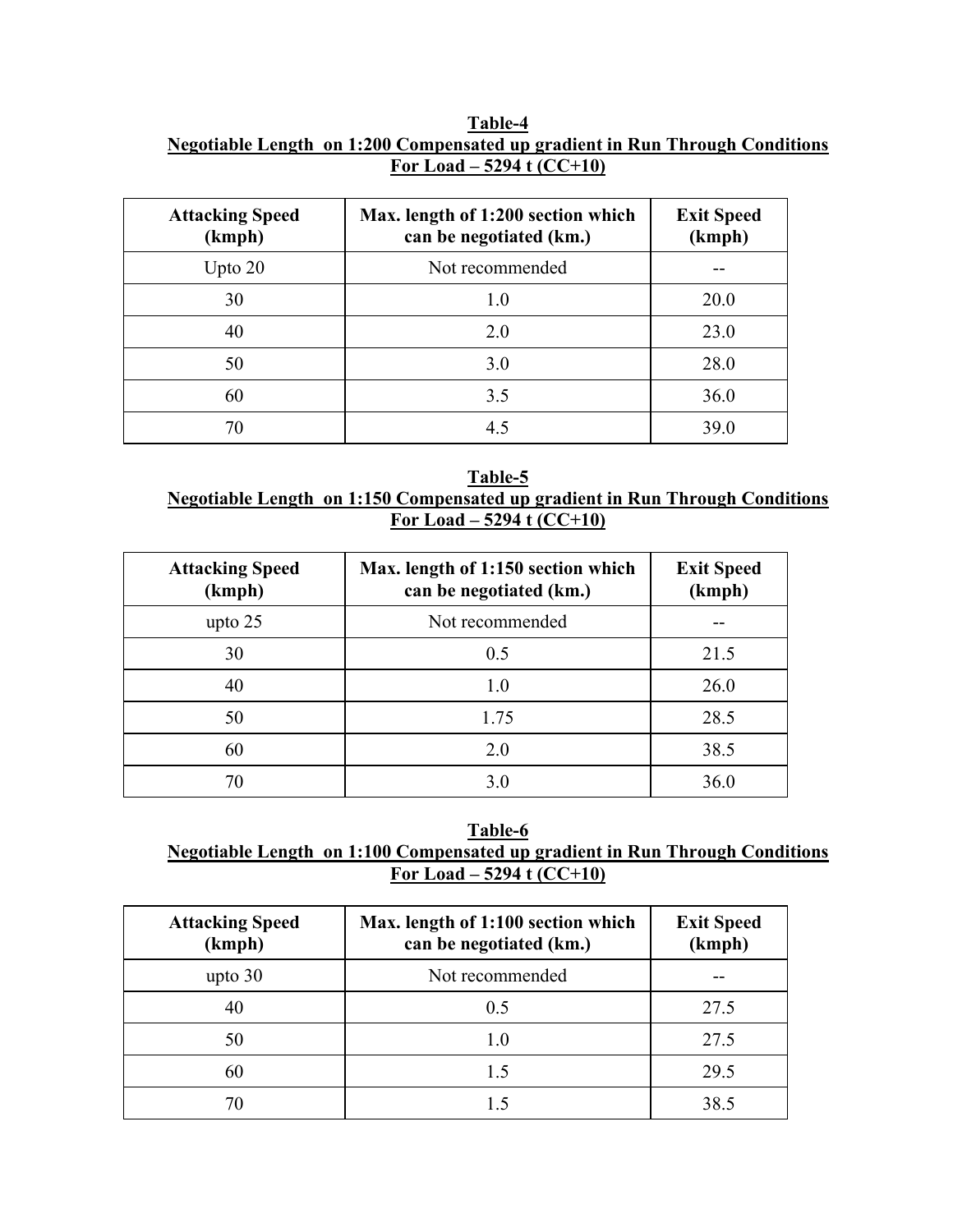2. Railways are requested to conduct field trials on the above guidelines in different sections. Based on such trials, you may issue guidelines to Drivers to enable them negotiate such stretches successfully without causing stalling and overloading of electrical equipment. RDSO may be kept apprised of the developments.

> (I. C. Sharma) Sr. Executive Director Std/Elect For Director General Std/Elect

Encl.: Nil.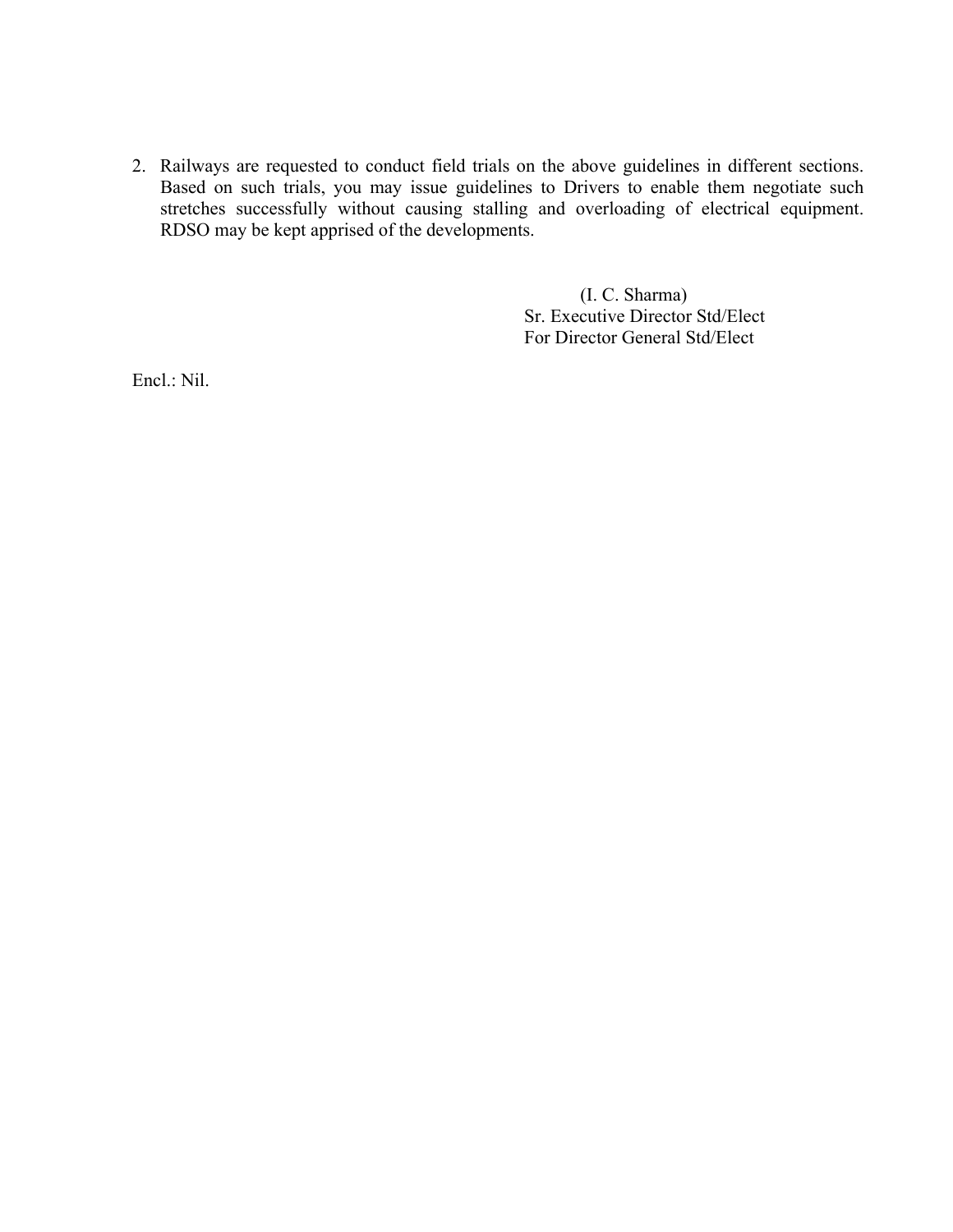Copy to:

- 1. Secretary (Electrical) Railway Board, Rail Bhawan, New Delhi-110001.
- 2. Sr. Divl. Electrical Engineer ( Operation )
	- Central Railway, DRM office, Mumbai CST-400 001
	- Central Railway, DRM office. Bhusawal (Maharashtra)
	- Eastern Railway, DRM office, Howrah
	- Eastern Railway, DRM office, Asansol
	- East Central Railway, DRM office, Dhanbad.
	- East Central Railway, DRM office, Mughalsarai.
	- East Coast Railway, DRM Office, Khurda Road.
	- East Coast Railway, DRM Office, Sambalpur.
	- East Coast Railway, DRM Office, Waltair.
	- Northern Railway, DRM office, Delhi
	- North Central Railway, DRM office, Allahabad.
	- North Central Railway, DRM office, Jhansi, (U.P.).
	- North Central Railway, DRM office, Agra.
	- Southern Railway, DRM office, Chennai
	- South Central Railway, DRM office, Vijayawada
	- South Central Railway, DRM office, Secunderabad
	- South Eastern Railway, DRM office, Kharagpur
	- South Eastern Railway, DRM office, Chakradharpur
	- South East Central Railway, DRM office, Bilaspur.
	- South East Central Railway, DRM office, Nagpur
	- South East Central Railway, DRM office, Raipur.
	- South Western Railway, DRM office, Bangalore.
	- South Western Railway, DRM office, Hubli.
	- South Western Railway, DRM office, Mysore.
	- Western Railway, DRM office, Vadodara
	- Western Railway, DRM office, Ratlam
	- Western Railway, DRM office, Mumbai Central.
	- West Central Railway, DRM office, Bhopal, (M.P.).
	- West Central Railway, DRM office, Jabalpur, (M.P.).
	- West Central Railway, DRM office, Kota.

 (I. C. Sharma) Sr. Executive Director Std/Elect For Director General Std/Elect